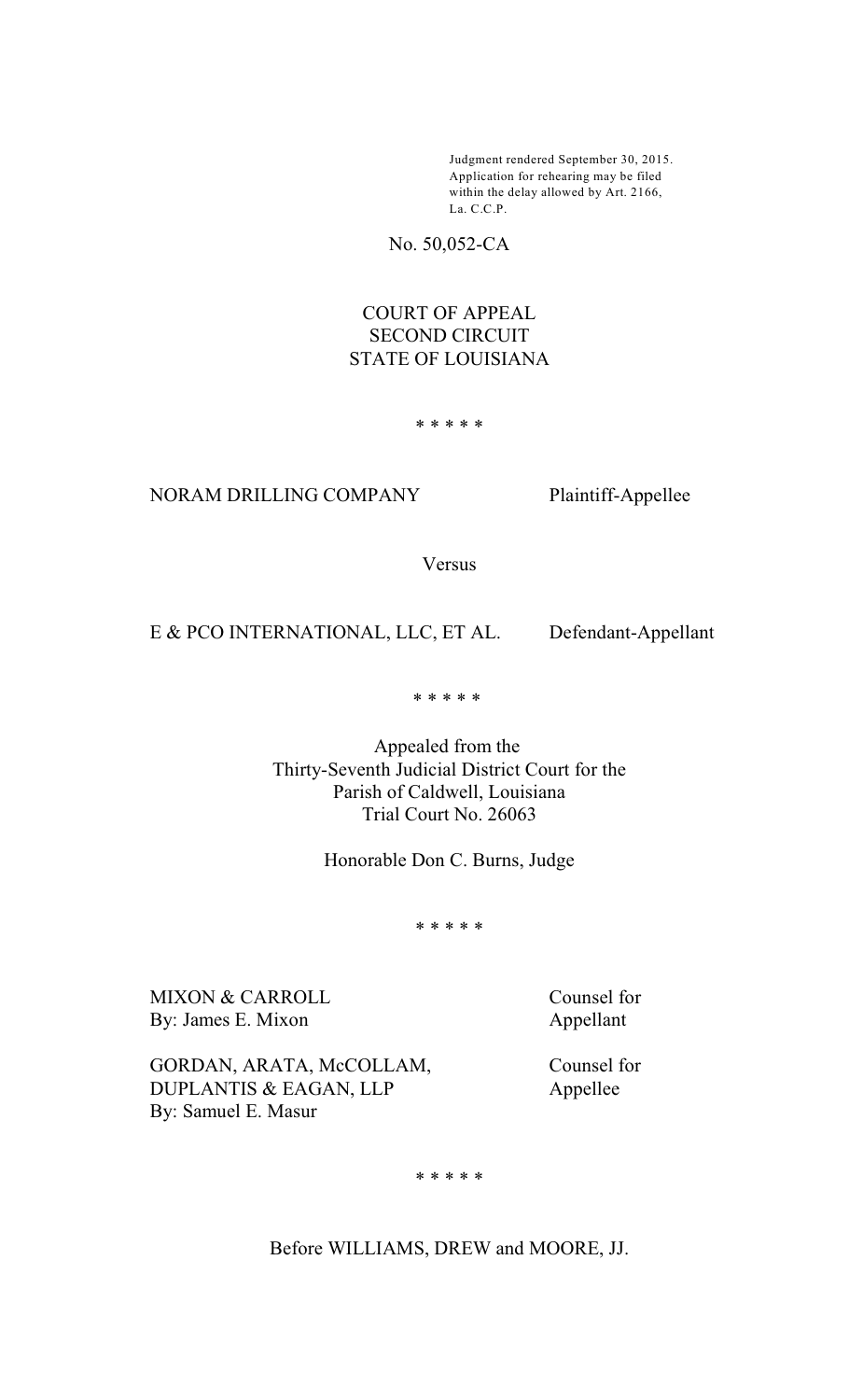#### **MOORE, J.**

The operator, E&Pco International ("E&Pco"), appeals a judgment finding that it breached its daywork drilling contract with the contractor, NorAm Drilling Co., by failing to pay any amount due under the contract, and ordering E&Pco to pay \$2.01 million plus contractual interest and reasonable attorney fees. We affirm.

#### *Factual Background*

The key players in E&Pco were its president, C.E. Edwards, and its vice-president, Osman Kaldirim Jr., exploration geologists who had formerly worked for CDX Gas but left to form their own companies, including E&Pco, for the purpose of evaluating projects for CDX. Later, Osman Jr.'s father, Osman Kaldirim Sr., joined the company, and E&Pco's lawyer, Bob Leidich, of Jones-Day in Houston, acquired an interest in it.

In late 2007, E&Pco bought two leases in coalbed methane fields in Louisiana, including a tract in Caldwell Parish (the I.P. No. 3). All E&Pco's witnesses stressed that at the time, E&Pco had virtually no capital, but it badly wanted to secure an operator for the I.P. No. 3 while the market was prime. Edwards and Osman Jr. were very impressed with the Super Single Rig, with a long horizontal reach, being made by NorAm.

NorAm is a subsidiary of a Norwegian company, Global Rig. The key players in NorAm were its president, Bruce Seeley, its vice-president and chief operating officer, Herman McInnis, another partner, Steiner Bakke, and the CEO of Global Rig, Jan Skaara. In December 2007, NorAm had just finished building three Super Single Rigs. McInnis testified that this model of rig was ideally suited to the needs of coalbed methane drilling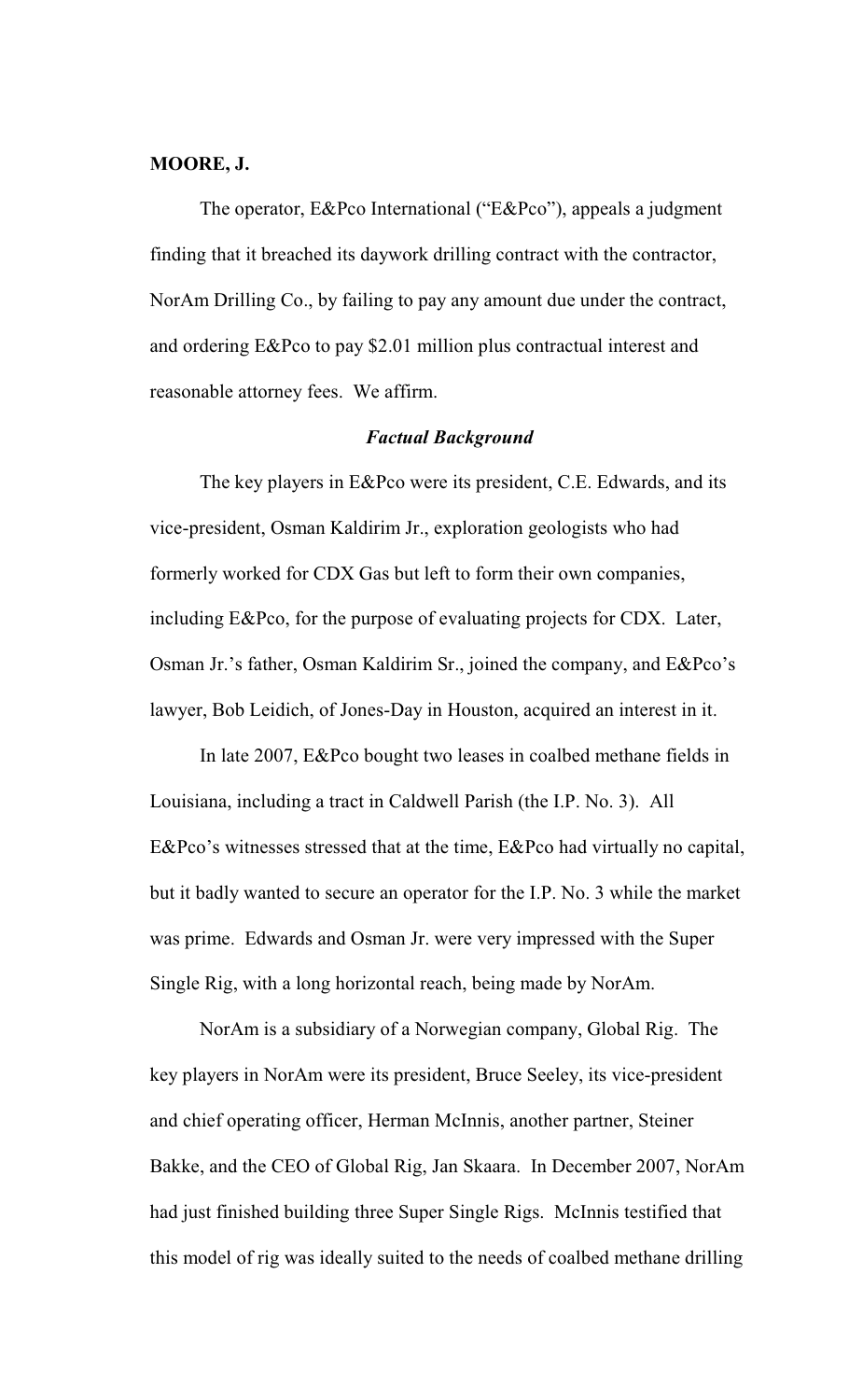in Caldwell Parish and was not available from any other drilling contractor at the time.

The record shows that Edwards (E&Pco) and Bakke (NorAm) began exchanging emails in August 2007, with Bakke responding that it was his "responsibility to ensure that the rigs get a signed operating contract as soon as possible."

## *The Addendum*

On December 6, 2007, before any contract was signed, Leidich emailed Edwards, Osman Jr. and Osman Sr., stating, "We will also need an agreement with whomever [*sic*] is funding the deposit – how is this to be repaid?" He attached a document labeled "ADDENDUM TO CONTRACT DATED DECEMBER 2007 BY AND BETWEEN E&PCO LLC AND NORAM DRILLING COMPANY DATED DECEMBER 4, 2007." At the time, no contract had yet been signed, and there is no evidence that the Addendum was forwarded to anybody at NorAm, but it reads, in pertinent part, *with emphasis added*:

Notwithstanding anything to the contrary in this Contract, the Parties agree as follows:

1. On or before November 20, 2007, E&P or its designee shall deposit One Million US Dollars (\$1,000,000) ("Deposit") to an account at  $\qquad$  to serve as a fund against which payment of invoices submitted to E&P by NorAm for services and materials, all of which will be in proper form, may be drawn on the due date thereof. \* \* \*

2. In the event the Deposit is not timely made, NorAm shall immediately cause and direct that the Deposit be refunded to E&P by wire transfer to an account designated by E&P.

3. *In the event the deposit is not timely made, this Contract shall terminate and be of no further force or effect*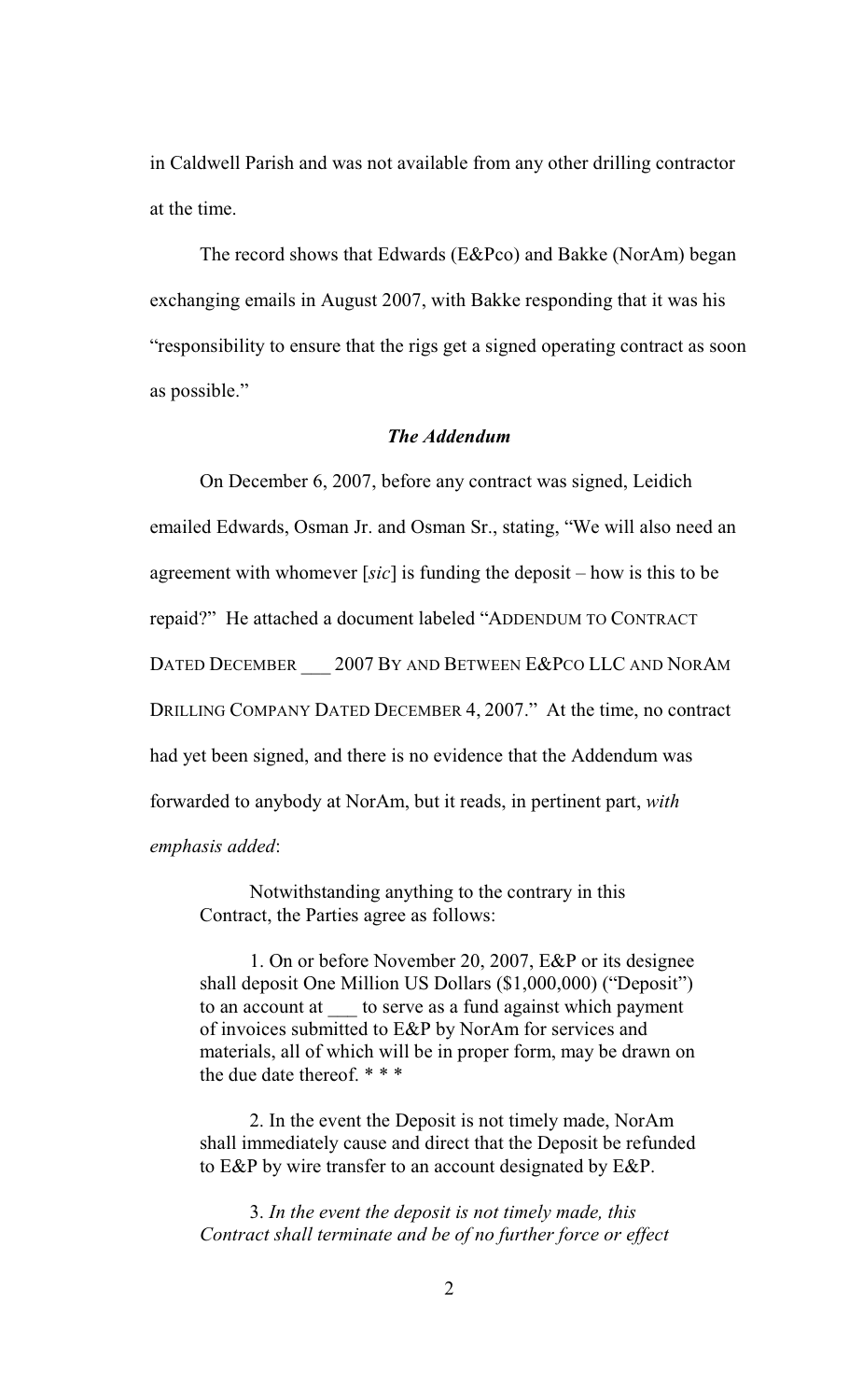*and neither Party shall have any liability or obligation to the other nor in connection herewith ("Termination").* \* \* \*

#### *The Daywork Contract*

The following day, December 7, 2007, E&Pco (through Edwards) and NorAm (through Seeley) executed a Drilling Bid Proposal and Daywork Contract ("the Daywork Contract"). A standard-form International Association of Drilling Contractors document, the Daywork Contract obligated NorAm to commence operations for drilling by December 15, 2007, "or a mutually agreed date by both parties," for a period of one year, and specified the use of Rig No. 2. It further obligated E&Pco to pay a day rate of \$22,500 per day, a "moving rate" of 90% of the day rate, and to pay all invoices within 30 days of receipt. The contract contained the notation, "see special provisions," and attached to it was a handwritten document labeled Exhibit A, § 7 ("the Escrow Clause"):

An escrow account to be established up to an equivalent \$ amount to cover mob [mobilization] and demob  $[demobilization]$  & int plus 3 months of operation.

Both sides concede this was a part of the Daywork Contract. Osman Jr. testified that Bakke insisted on the Escrow Clause because NorAm knew E&Pco did not have any funds to begin with; Osman Jr. estimated the escrow would need to be \$2.5 million. All witnesses agreed that E&Pco never paid a dime into escrow, and McInnis testified that NorAm never demanded that the Escrow Clause be satisfied.

## *Early Dealings and the Email Agreement*

McInnis testified that after the Daywork Contract was signed, he started asking Edwards and other E&Pco people when he could move Rig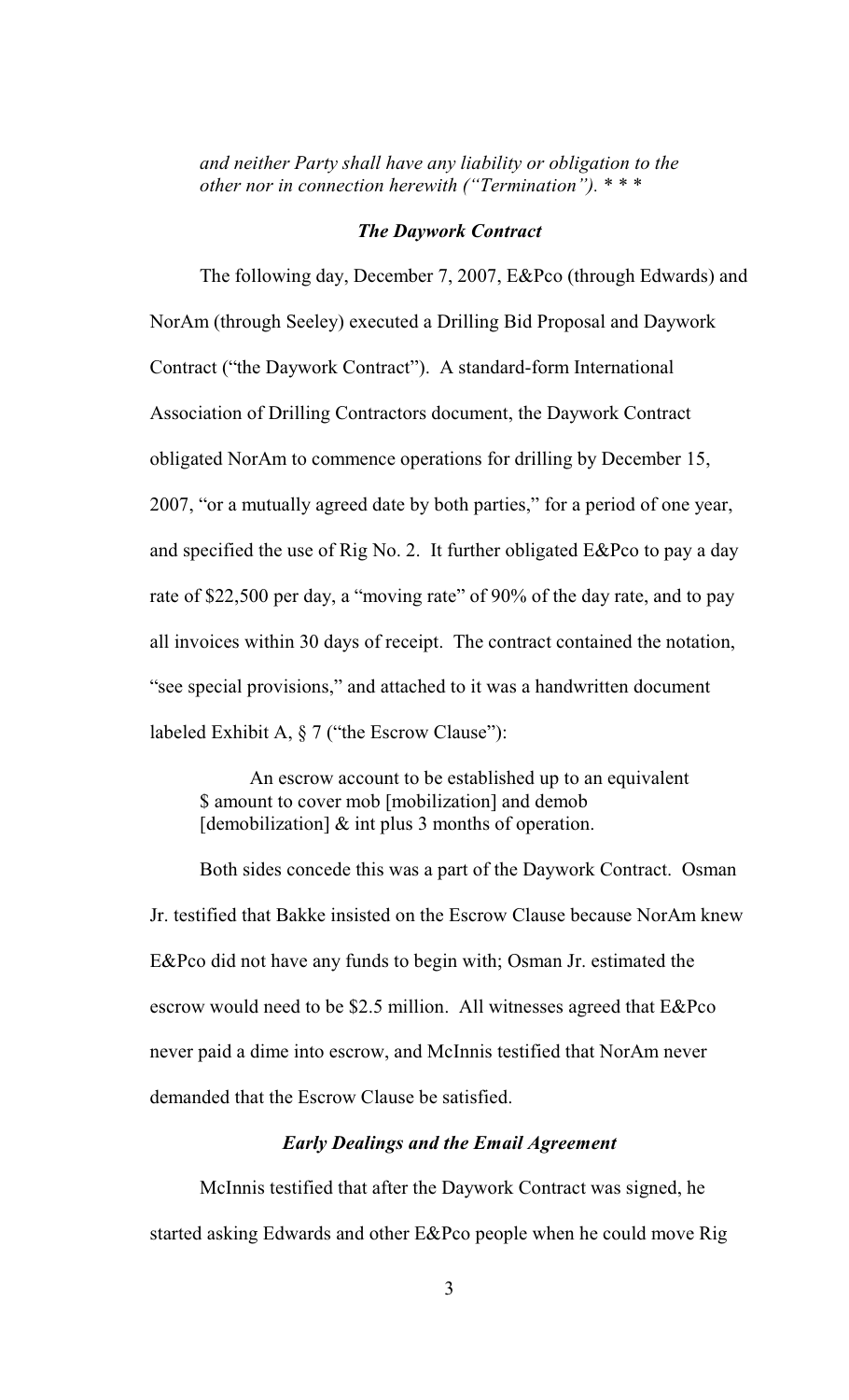No. 2 to the I.P. No. 3 site, but they kept putting him off. Initially, they were preparing the pad and laying the road to the remote site; mostly, however, E&Pco was waiting on funding to start actual operations. McInnis testified that at all times, Rig No. 2 (or its exact replica, Rig No. 3) was ready to mobilize, with its fully trained crew (at a payroll of \$7,000 a day, \$140,000 a month).

On January 16, 2008, Seeley emailed Edwards, advising that "NorAm cannot simply sit around and wait for your permit or money problems to be solved." He offered to put Rig No. 2 on a standby rate of \$15,500, effective January 21, for 14 days, and if the rig was not mobilized at the end of the 14 days, they would "sit down and discuss the entire situation." On January 18, Edwards responded, reminding Seeley of the "circumstances surrounding the signing" of the Daywork Contract that it was "contingent upon a required Letter of Credit or Escrow Deposit in the amount of \$1,000,000[,]" which was never met by the deadline; as a result, E&Pco personnel "were surprised" by the email proposing to "meliorate losses occasioned by the delay[.]" He acknowledged NorAm's "unusual efforts to hold the rig for E&Pco's project" and the "inconvenience and potential economic impact[,]" but said E&Pco intended "to do what is right for all parties[.]"

A month later, on February 18, Seeley emailed Edwards, stating "my understanding that we have agreed" that the Daywork Contract would cover Rig No. 3, and that "it will go on a standby rate of \$15,000 per day commencing Monday, February 11, 2008, and continue thereafter on a daily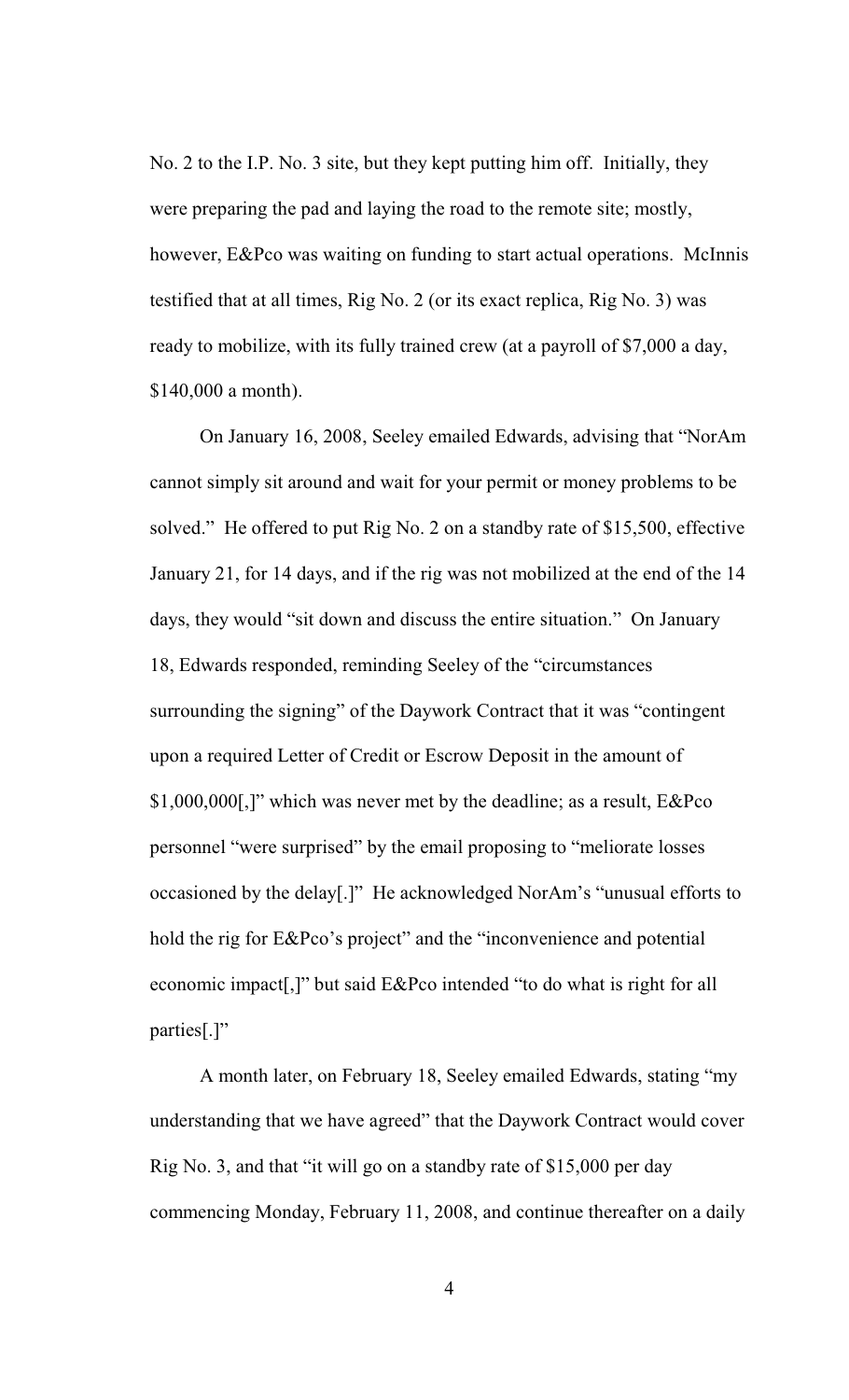basis until such time as the Rig is ready to move to the first location under the contract[.]" On February 21, Edwards responded by email:

This e-mail response acknowledges E&Pco's request to place NorAm #3 rig on standby  $\omega$  \$15,000 per day. I have discussed this with Mac McInnis [NorAm's vice-president] and copied him by e-mail.

Seeley testified that with this exchange, referred to at trial as "the Email Agreement," he authorized charging E&Pco the standby rate of \$15,000 a day starting February 11.

## *Further Dealings and the Letter Agreement*

E&Pco was continuously unsuccessful in getting the funding it needed. Osman Sr. graphically described his globetrotting efforts to woo investors in his native Turkey, in Australia, and finally (long after the Daywork Contract expired) in Kuwait. All the while, E&Pco people were telling NorAm that the funding was just around the corner. Needless to say, E&Pco never called on NorAm to mobilize the rig, and the rig (with its crew) never left the yard in Houston, Texas.

On May 27, 2008, Seeley wrote a letter (sent as an email attachment) to Edwards, advising that NorAm had been standing by for six months: "To date, we have received absolutely nothing but fruitless promises." Even at the standby rate, the outstanding balance by the end of May would be \$2,182,500, and NorAm expected E&Pco to meet its commitments. On June 2, Leidich emailed McInnis and Seeley to say E&Pco was "in the final stages of securing financing" and that while there are never any guarantees, he knew of no reason the financing deal would not "go off track."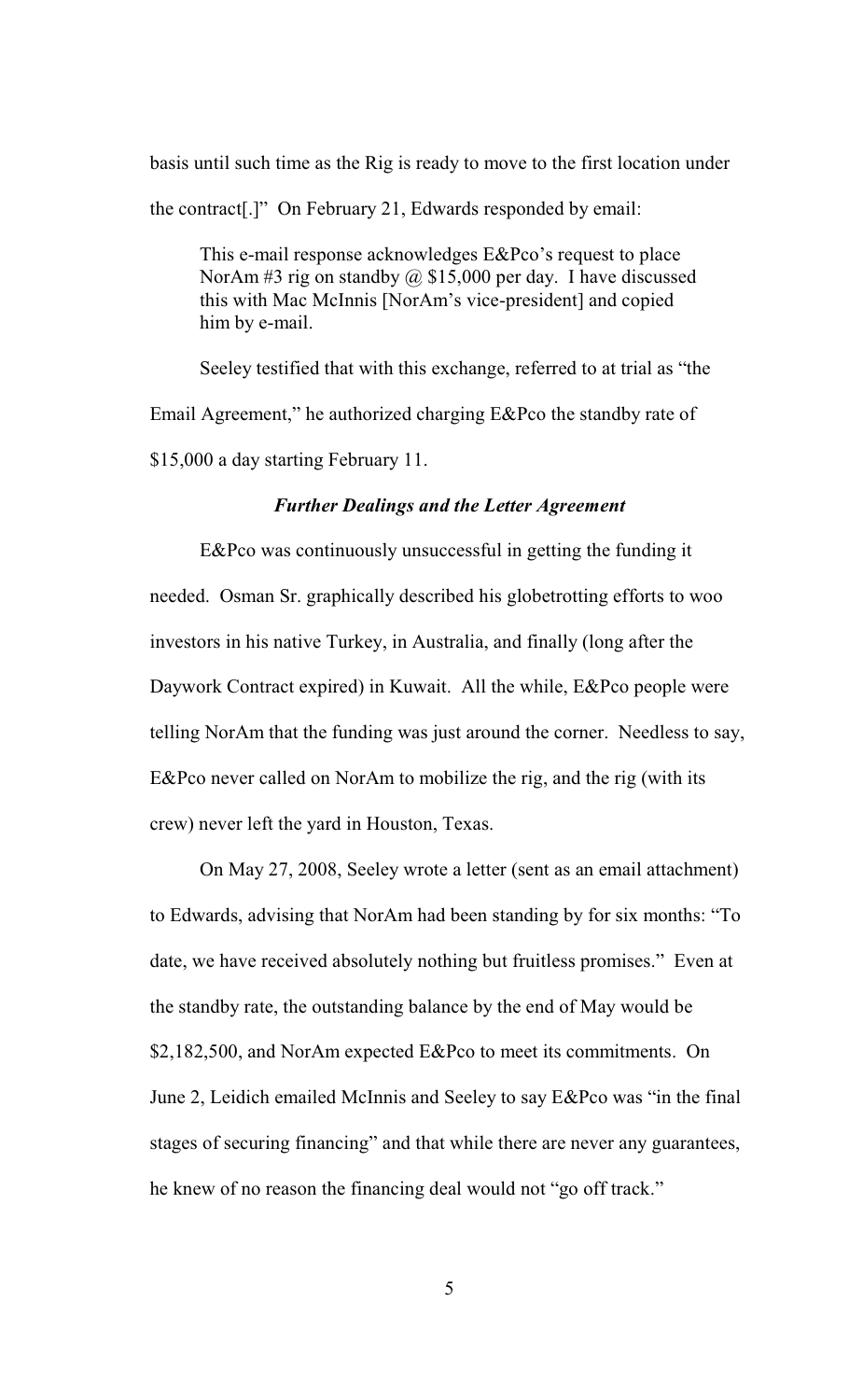On June 25, 2008, Seeley sent a paper letter to Edwards, referring to "previous discussions" and their agreement to certain terms: (1) E&Pco would allow NorAm to rent out Rig No. 3 to other operators, in an effort to mitigate E&Pco's costs; (2) the Daywork Contract was "in full force and effect," and NorAm would continue on standby; and (3) E&Pco would continue to seek funding. The next day, June 26, Edwards signed this letter, "acknowledged and agreed to," on behalf of E&Pco. The parties referred to these documents as "the Letter Agreement."

In spite of the Letter Agreement, nothing changed. E&Pco never called on NorAm to mobilize a rig; NorAm remained on standby and generated monthly invoices based on the \$15,000 a day standby rate; and E&Pco never paid anything.

E&Pco eventually got funding from Kuwait and drilled on the I.P. No. 3, but used another contractor.

#### *Procedural History*

NorAm filed this suit in April 2009, in the Louisiana 37th JDC, seeking damages of \$4.9 million. NorAm named both E&Pco LLC, the parent company, and E&Pco International LLC, the entity that actually signed the Daywork Contract, as defendants. The parent company obtained dismissal via summary judgment, which this court affirmed. *NorAm Drilling Co. v. E&Pco Int'l LLC*, 48,591 (La. App. 2 Cir. 12/11/13), 131 So. 3d 926. The district court found, and this court agreed, that the contract selected Texas law, which rejects "single business enterprise liability."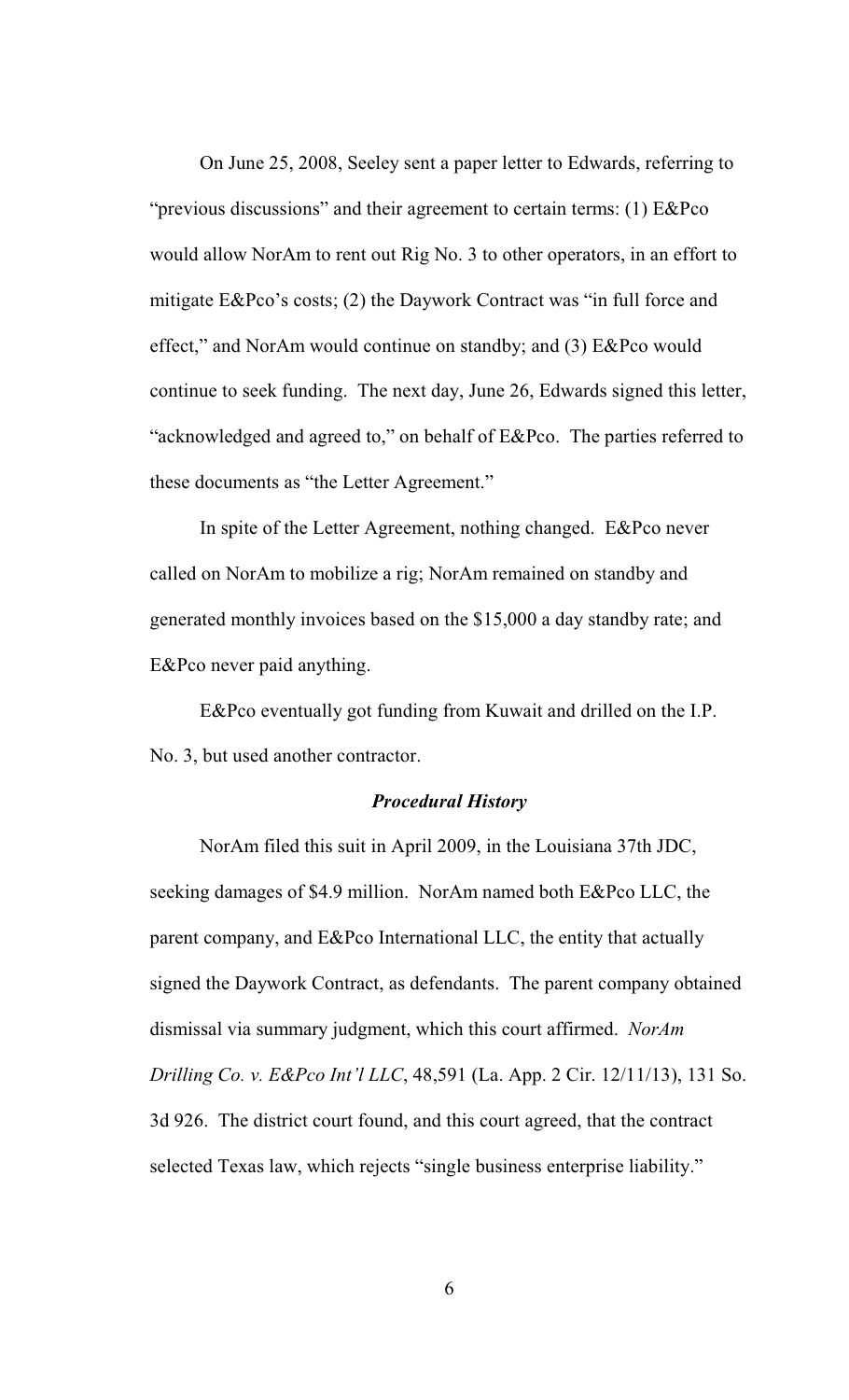The parties proceeded to trial over two days in October 2013. In addition to the facts outlined above, Herman McInnis (Noram's vicepresident) testified that under a daywork contract, the contractor commits a rig to the operator for a stated day rate. The rig and crew are ready to mobilize at any time. Because of this, the contract provides for charges to accrue even when the operator is not using the rig.

Testifying for E&Pco, Osman Sr. was adamant that everyone understood that if E&Pco could not get its funding, there was "no contract, period." He was also indignant that even though E&Pco never used the rig, NorAm expected to be paid. Osman Jr. testified that although Seeley and McInnis did not sign the Addendum, they were aware of it and agreed to it. He added that through this whole period, E&Pco was "desperate."

Bob Leidich, E&Pco's attorney and investor, actually testified for NorAm on rebuttal. He admitted there was no evidence that the Addendum was ever submitted to NorAm, and conceded that the Letter Agreement seemed to validate the contract, even though E&Pco never funded the escrow account.

In addition to the live witnesses, the parties filed the depositions of Edwards, Seeley, Skaara and others; copies of all the emails and letters; copies of NorAm's invoices to E&Pco, as well as to other operators, to show offset; and copies of NorAm's contracts with other operators.

## *Action of the District Court*

In May 2014, the court issued a 10½-page opinion finding that the Daywork Contract was indeed in existence and its starting date was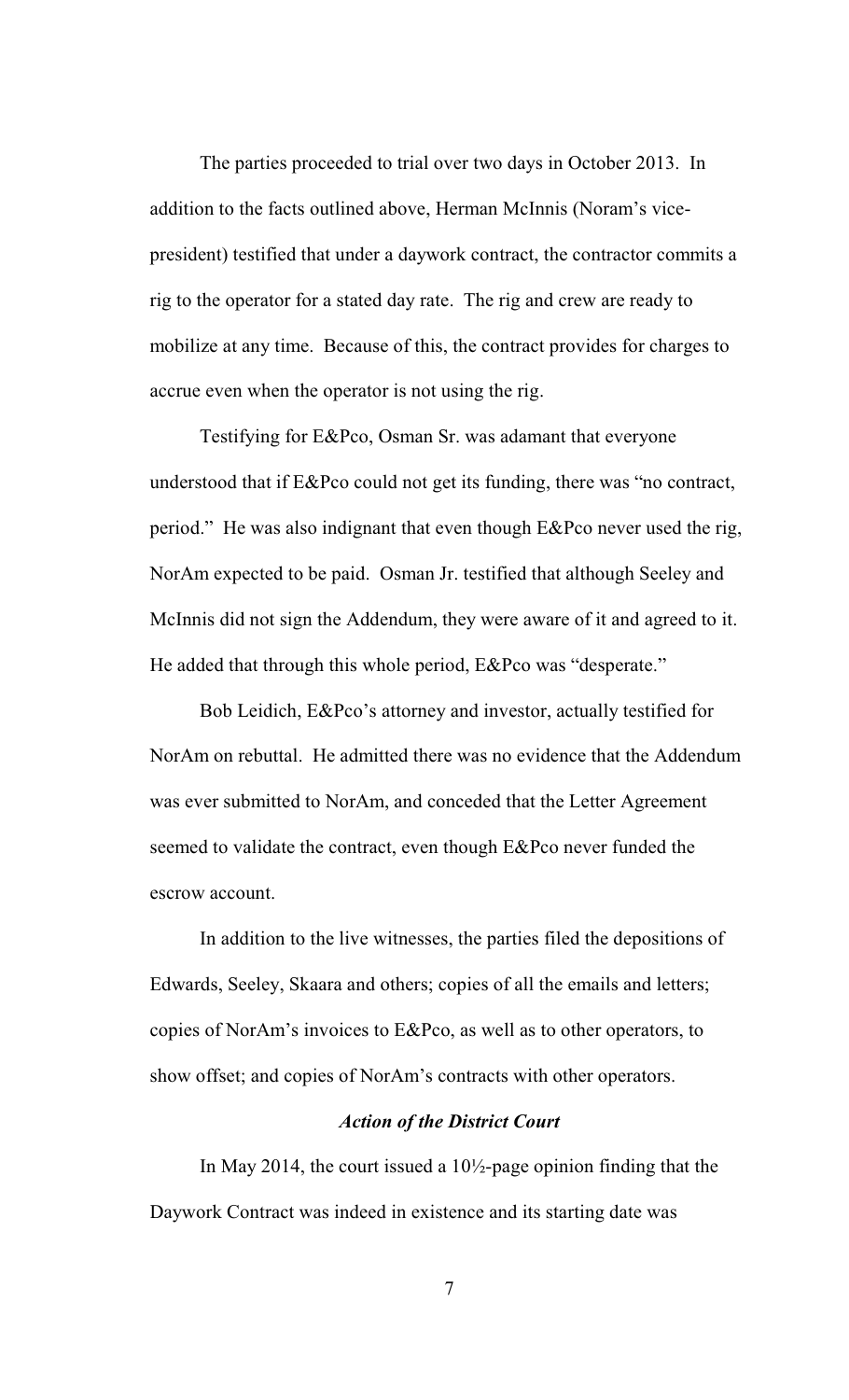February 11, 2008, per the Email Agreement. The court did not address E&Pco's argument that the Daywork Contract never started because E&Pco failed to fund the escrow account, but it found that E&Pco's conduct from December 2007 through June 2008 was inconsistent with any claim that it had no obligation under the contract. The court calculated damages at the standby rate of \$15,000 a day from February 11 through June 25, 2008, for a total of \$2,010,000, plus contractual interest of  $1\frac{1}{2}\%$  per month, attorney fees of \$259,675 and costs of \$25,142.

Judgment was rendered on August 26, 2014. E&Pco took this devolutive appeal, raising four assignments of error.

## *Discussion: The Escrow Clause*

By its first assignment of error, E&Pco urges the court committed manifest error in finding that the contingency funding agreement was the unsigned Addendum, without addressing the real agreement, the signed Escrow Clause, which was part of the Daywork Contract and initialed by both parties thereto. By its fourth assignment, E&Pco urges the court committed manifest error in finding that the Daywork Contract was in full force while at the very same time giving no weight to the Escrow Clause.

In support, E&Pco reiterates the narrative it tried to convey at trial: everyone knew going in that E&Pco was searching for funding; both parties initialed the Escrow Clause; NorAm's vice-president, McInnis, acknowledged that the Escrow Clause had to be met before the Daywork Contract could commence; McInnis then "falsely" testified that NorAm could waive that provision; since the escrow account was never funded,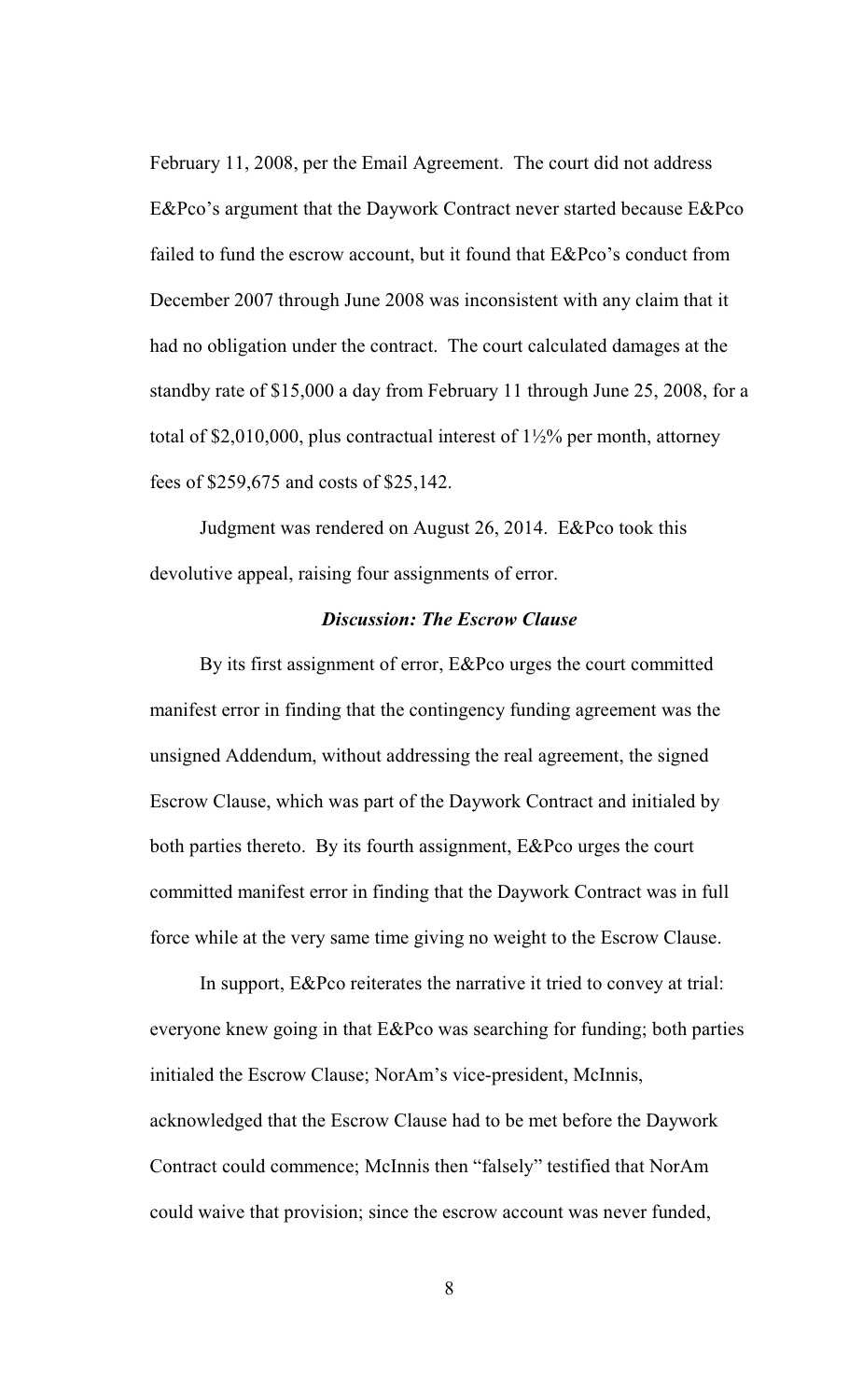there was no contract at all. E&Pco also argues that it was inconsistent for the court to find the Daywork Contract in full force and effect, but not to enforce the Escrow Clause. It submits that the more reasonable finding would be that the Daywork Contract simply never became effective, and E&Pco has absolutely no liability.

NorAm concedes that the copy of the Daywork Contract that it offered at trial (Trial Ex. P-5) was missing Exhibit A, which contained the Escrow Clause, but shows that it supplied this in its posttrial brief. NorAm also shows that E&Pco's copy of the Daywork Contract (Trial Ex. D-1) included Exhibit A, and the district court fully considered it, utilizing it in the reasons for judgment.

NorAm's position has merit. The district court closely analyzed the Addendum, finding that it was (1) drafted by E&Pco's attorney, (2) incomplete, as the name of the depositary institution was never inserted, and (3) never signed or initialed by anyone at NorAm. The court rejected the thesis that the Addendum was part of the Daywork Contract, labeling it "a fact of which the Court is not convinced[.]" In light of this finding, it is disingenuous for E&Pco now to argue that the court erred in finding that the Addendum was the escrow agreement; the court explicitly found it *was not*. The first assignment of error lacks merit.

The district court did not expressly address the Escrow Clause, but implicitly found that it was part of the Daywork Contract. The Escrow Clause stated merely that an escrow account was "to be established up to an equivalent \$ amount to cover mob and demob int plus 3 months of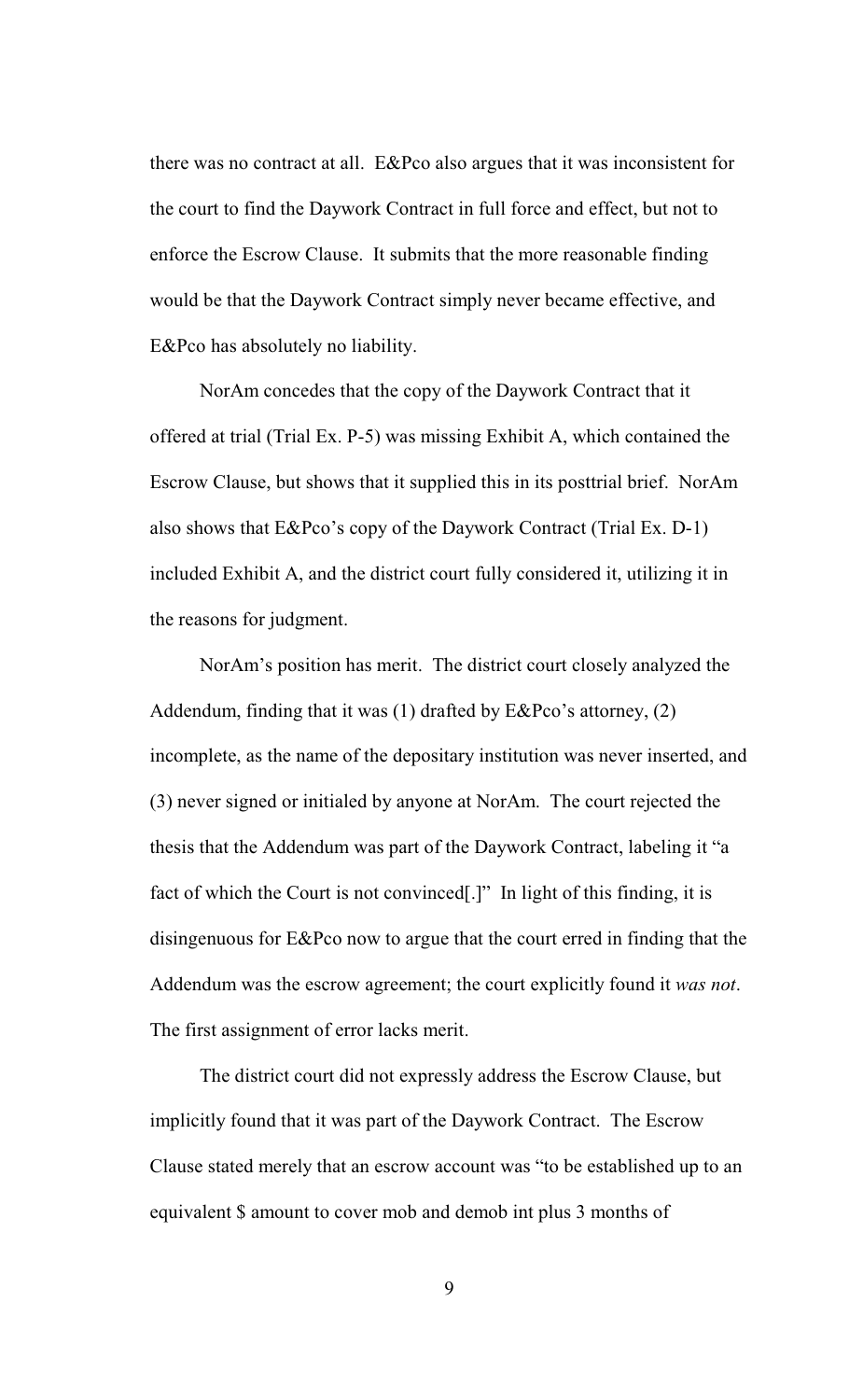operation." This is in sharp contrast to the Addendum, which stated that the entire agreement would terminate, along with all the obligations it created, if E&Pco failed to deposit the escrow. Under Texas law, the Escrow Clause does not on its face create a condition precedent for the existence of the obligation. *Sun Exploration & Prod. Co. v. Benton*, 728 S.W. 2d 35 (Tex. 1987). Even if it did, Texas law is clear that the party in whose favor a condition precedent is established may waive it. *Id.*; *Garza v. Southland Corp.*, 836 S.W. 2d 214 (Tex. App.-Houston 14th 1992). NorAm's conduct after the parties signed the Daywork Contract, including its many communications, the Email Agreement and the Letter Agreement, show a perfect willingness to perform even without the protection of the Escrow Clause. And, despite E&Pco's strained argument to the contrary, the Escrow Clause was obviously intended to benefit NorAm, by assuring payment of day rates ranging from \$15,000 to \$22,500, and not to benefit E&Pco. The district court's implicit finding that the Escrow Clause was part of the Daywork Contract, and that NorAm waived it by subsequent conduct, is reasonable on this record. The fourth assignment of error does not present manifest, reversible error.

### *Validity of Subsequent Agreements*

By its second assignment of error, E&Pco urges the court committed manifest error in finding that the Email Agreement (February 21, 2008) constituted a confirmation of NorAm's prior email to the effect that the parties had a mutual agreement to commence the contract effective February 11, 2008. By its third assignment, E&Pco urges the court committed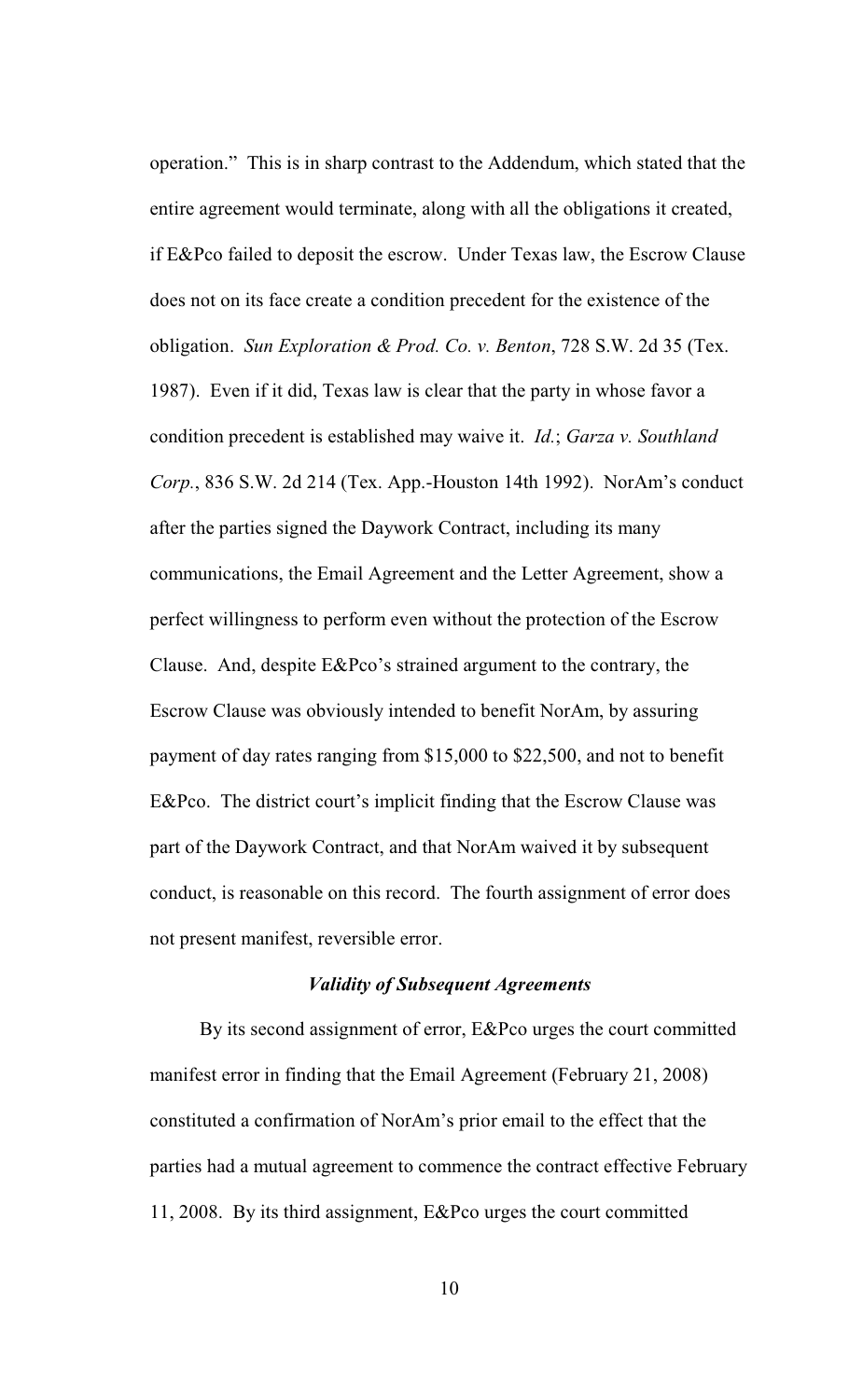manifest error in finding that the Letter Agreement (June 26, 2008) constituted an admission by E&Pco that the contract had commenced effective February 11, 2008. The argument is strictly a claim of manifest error, that the court's interpretation of the emails and letter is unreasonable.

In support, E&Pco parses the February 2008 emails, particularly Seeley's language, "once we start to move, the provisions of [the Daywork Contract] shall apply[,]" and Edwards's response that "acknowledges E&Pco's request to place NorAm #3 rig on standby  $\omega$  \$15,000 per day." E&Pco urges this was too tentative to constitute an activation of the contract. Instead, it contends, the only effect of this exchange was to reduce the standby rate from \$22,500 to \$15,000 per day and to specify that once mobilization was requested, NorAm could provide Rig No. 3 instead of Rig No. 2. It submits that Edwards's response cannot amount to ratification of the Daywork Contract, as modified.

The district court noted that in addition to the passage selectively quoted above, Seeley's email stated, "It is my understanding that we have agreed that NorAm Rig 3, which is covered by [the Daywork Contract], will go on a standby rate of \$15,000 per day commencing Monday, February 11, 2008[.]" The court further found that if E&Pco disputed that the contract had commenced on February 11, 2008, "it did not reflect that position in its response and acknowledgment." Seeley's email plainly states the parties' agreement for NorAm to start charging, and for E&Pco to start paying, the new standby rate effective February 11; nothing in Edwards's email disputed or attempted to alter this. Moreover, Edwards referred to *E&Pco's*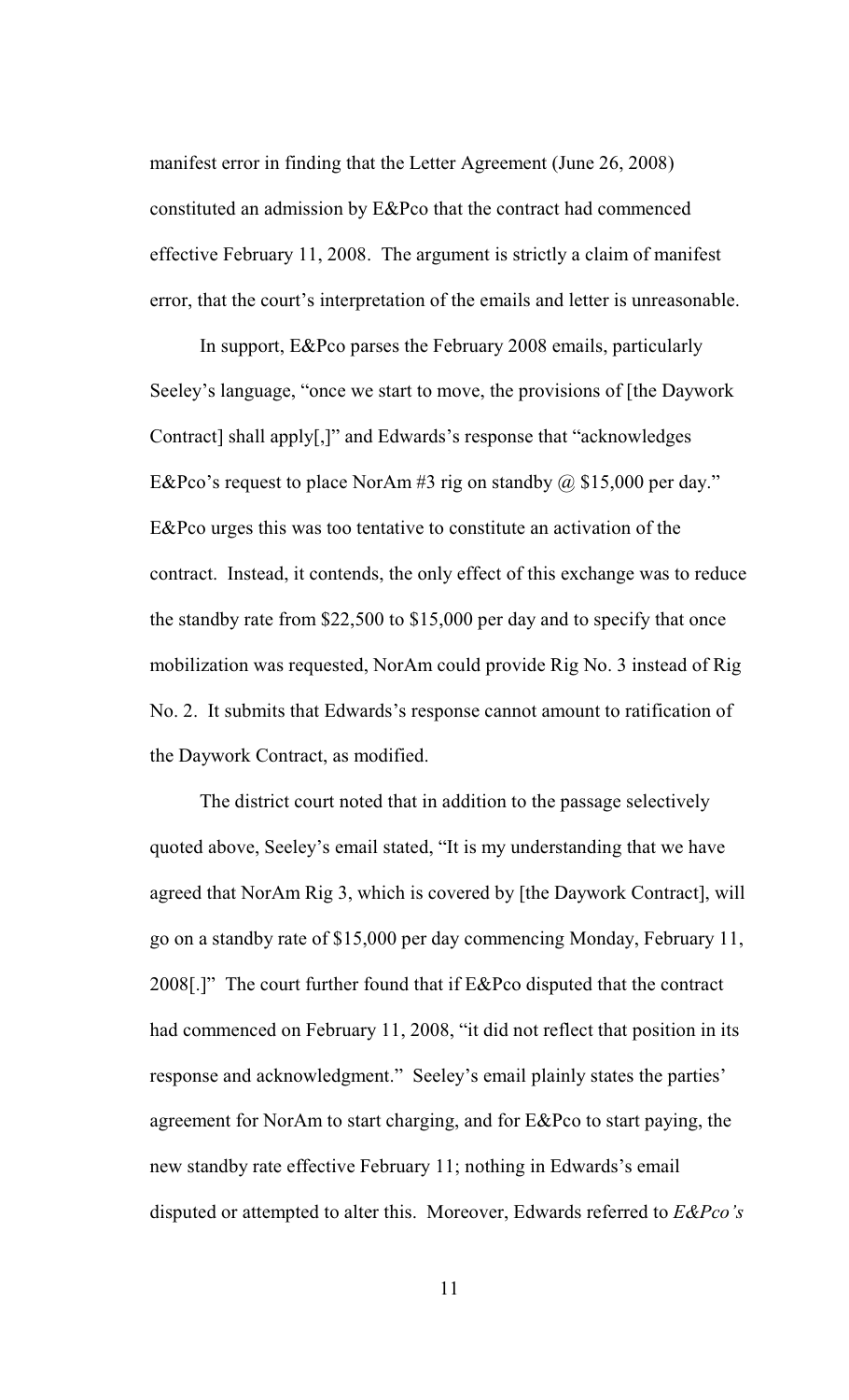*request* to place Rig No. 3 on standby, indicating that he and E&Pco still wanted NorAm to perform. The district court's interpretation of these emails is perfectly reasonable. The second assignment does not present manifest, reversible error.

Finally, E&Pco urges that the district court misconstrued the Letter Agreement as "unilaterally" fixing the start date on February 11, 2008. E&Pco contends that properly construed, the letter showed only that NorAm was still aware of E&Pco's financial situation, NorAm would look for other work for Rig No. 3 and credit that work to E&Pco, and once E&Pco got its funding, it would indeed use one of NorAm's rigs.

As noted, Seeley sent Edwards a demand letter on May 27, 2008, citing E&Pco's "fruitless promises," stating that E&Pco's accrued invoices totaled \$2,182,500, and advising that NorAm would take "whatever legal actions is [*sic*] necessary to protect its rights under the contract." Leidich replied that E&Pco was "in the final stages of securing financing from a large entity" and "looks forward to closing the transaction [with the large entity] ASAP." Nothing in this response denied the validity of NorAm's claim.

Seeley's followup letter, June 25, stated, "It is agreed that certain Daywork Drilling Contract by and between E&Pco and NorAm dated December 7, 2007 is in full force and effect[.]" The following day, Edwards signed this letter, under the typewritten notation, "ACKNOWLEDGED AND AGREED TO THIS 26TH DAY OF JUNE, 2008 / E&PCO INTERNATIONAL, LLC." A plain reading of this exchange fully confirms the district court's finding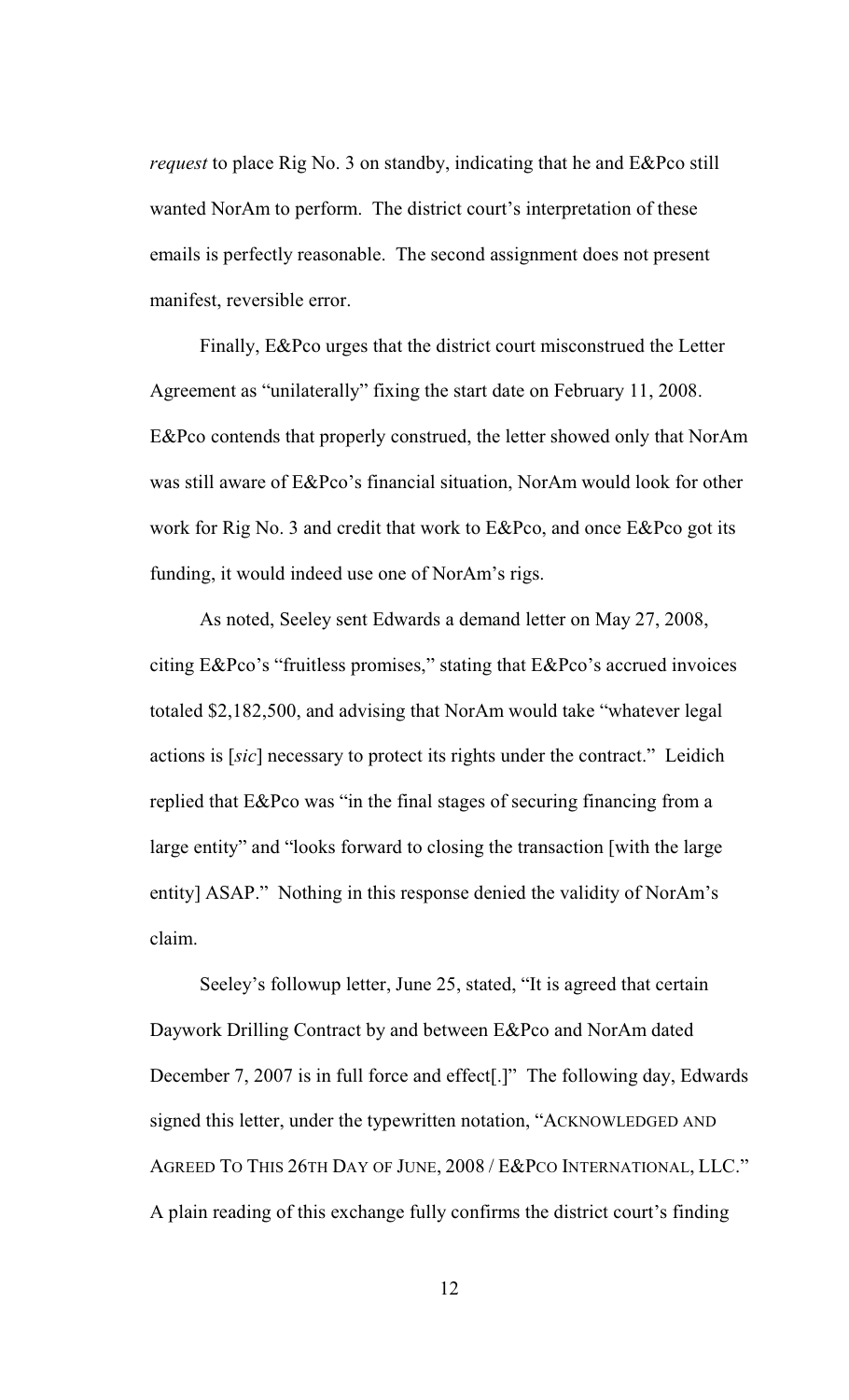that "nothing in that letter indicates that [E&Pco] did not consider the contract to be in force." On this record, we detect no manifest error in the court's finding.

Texas law recognizes the right of parties to modify a contract by the use of letter agreements. *Wes-Tex Tank Rental Inc. v. Pioneer Natural Res.*, 327 S.W.3d 316 (Tex. App.-Eastland 2010), and citations therein. A letter agreement alters only those terms of the original agreement to which it refers, leaving intact any unmentioned portions of the original agreement that are not inconsistent with the modification. *BACM 2001-1 San Felipe Rd. v. Trafalgar Holdings I*, 218 S.W.3d 137 (Tex. App.-Houston 14th 2007). As a result, the new contract includes the new, modified provisions and the old, unchanged ones. *West-Tex Tank Rental*, *supra*, and citations therein. Moreover, Texas law specifically recognizes the validity of the daywork contract, under which payment is due whether or not any work is actually performed; this is considered sufficient consideration for the guarantee of having a rig available in a tight market. *Wagner & Brown v. E.W. Moran Drilling Co.*, 702 S.W.2d 760 (Tex. App.-Ft. Worth 1986).

The district court was within its discretion to find that through the Email Agreement and Letter Agreement the parties changed the day rate, the effective start date, and the choice of rig, while leaving intact the original obligations under the Daywork Contract. The third assignment of error does not present manifest, reversible error.